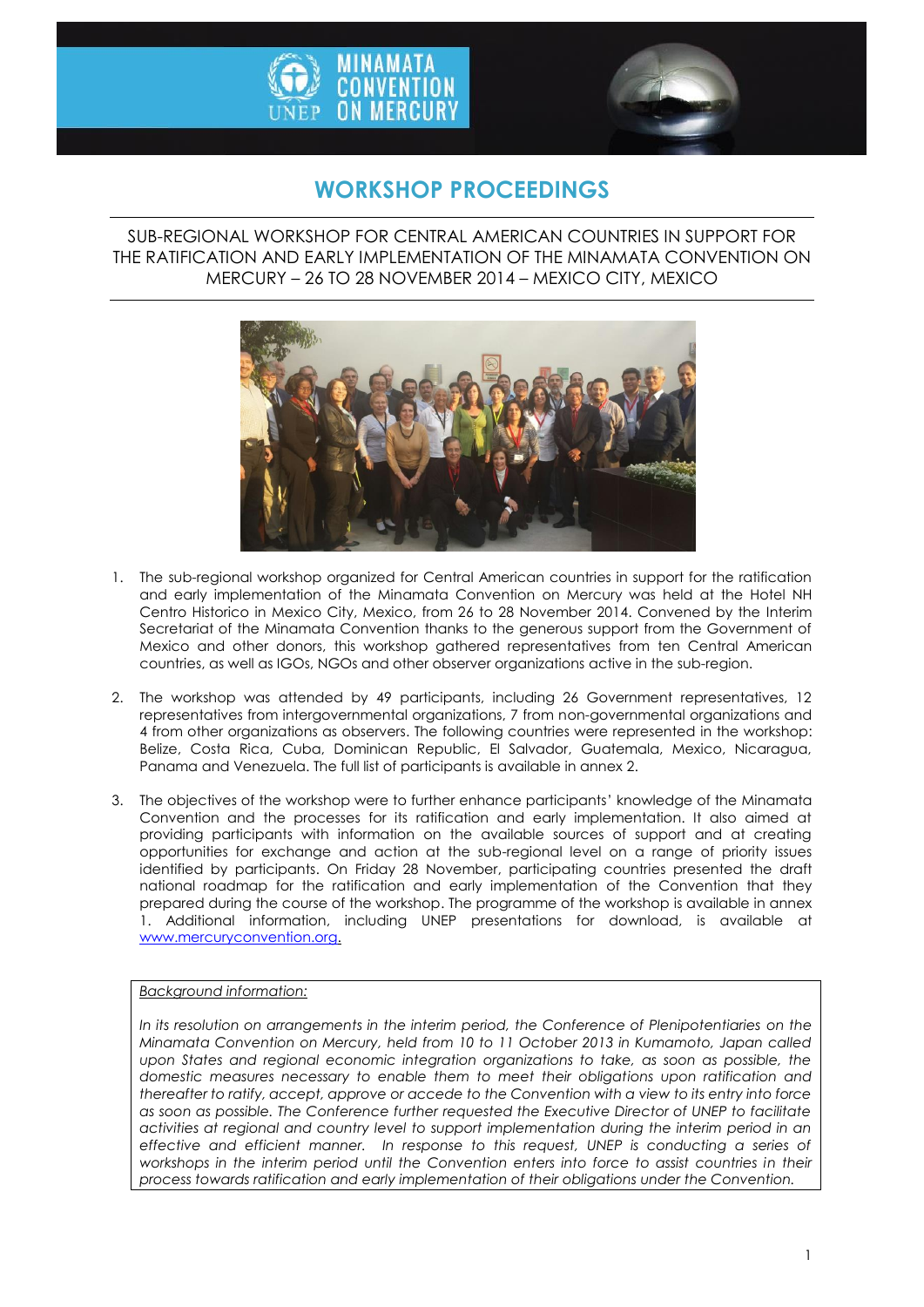



# **ANNEX 1 – WORKSHOP PROGRAMME**

# **Wednesday, 26 November 2014**

| 8.30 a.m.                                                                   | <b>REGISTRATION</b>                                                                                                                                                                                                            |  |
|-----------------------------------------------------------------------------|--------------------------------------------------------------------------------------------------------------------------------------------------------------------------------------------------------------------------------|--|
|                                                                             | Item 1. Opening of the workshop and introduction                                                                                                                                                                               |  |
| $9.00$ a.m. $-9.45$ a.m.                                                    | Opening remarks:<br>Representative of the Government of Mexico<br>➤<br>$\blacktriangleright$<br>Dolores Barrientos, UNEP Representative in Mexico<br>Representative of the Interim Secretariat of the Minamata Convention<br>➤ |  |
| $9.45$ a.m. $-10.30$ a.m.                                                   | $\blacktriangleright$<br>Workshop objectives, expected outcomes and organization of work (UNEP)<br>Tour de table - Introduction of participants, identified needs and expectations<br>$\blacktriangleright$                    |  |
| 10.30 a.m.                                                                  | <b>COFFEE BREAK</b>                                                                                                                                                                                                            |  |
| Item 2. Overview of the Minamata Convention                                 |                                                                                                                                                                                                                                |  |
| 10.45 a.m. - 11.30 a.m.                                                     | Overview of the negotiations process and major outcomes from INC6 (UNEP)<br>$\blacktriangleright$<br>Overview of the Convention and its key features (UNEP)<br>➤<br><b>Questions &amp; Answers</b><br>➤                        |  |
| $11.30$ a.m. $-12.30$ p.m.                                                  | Break out groups - focus on:<br>$\blacktriangleright$<br>Advantages and challenges of becoming a Party to the Convention<br>$\circ$<br>Key ministries, institutions and other entities in the ratification process<br>$\circ$  |  |
| 12.30 p.m.                                                                  | <b>LUNCH BREAK</b>                                                                                                                                                                                                             |  |
|                                                                             | Item 2. Overview of the Minamata Convention (continued)                                                                                                                                                                        |  |
| $1.45$ p.m. $- 2.15$ p.m.                                                   | Report back from break out groups discussion and summary of main conclusions<br>$\blacktriangleright$                                                                                                                          |  |
| Item 3. Implementation of the Minamata Convention                           |                                                                                                                                                                                                                                |  |
| Item 3.1 Implementation of the Minamata Convention - Emissions and releases |                                                                                                                                                                                                                                |  |
| $2.15$ p.m. $- 2.45$ p.m.                                                   | $\blacktriangleright$<br>Key provisions of the Convention on emissions and releases (UNEP)<br>Introduction to the UNEP mercury toolkit and e-learning platform (UNEP/UNITAR)<br>➤<br>Questions & Answers<br>➤                  |  |
| $2.45$ p.m. $-3.15$ p.m.                                                    | $\blacktriangleright$<br>Presentation on emissions and releases control measures (Mexico)<br>Presentation on mercury inventory using the UNEP toolkit (Dominican Republic)<br>➤<br>Questions & Answers<br>⋗                    |  |
| 3.15 p.m.                                                                   | <b>COFFEE BREAK</b>                                                                                                                                                                                                            |  |
|                                                                             | Item 3.2 Implementation of the Minamata Convention - Artisanal and small-scale gold mining (ASGM)                                                                                                                              |  |
| $3.30$ p.m. $-3.45$ p.m.                                                    | Key provisions of the Convention on artisanal and small-scale gold mining (UNEP)<br>➤<br><b>Questions &amp; Answers</b><br>$\blacktriangleright$                                                                               |  |
| $3.45$ p.m. $- 4.15$ p.m.                                                   | Situation of ASGM sector in Costa Rica (Costa Rica)<br>➤<br>Questions & Answers<br>➤                                                                                                                                           |  |
| 4.15 p.m. $-$ 5.15 p.m.                                                     | Break out groups - focus on Items 3.1 and 3.2<br>➤                                                                                                                                                                             |  |
| 5.15 p.m. - 6.00 p.m.                                                       | Report back from break out groups discussion and summary of main conclusions<br>➤                                                                                                                                              |  |
| 6.00 p.m.                                                                   | <b>END OF DAY 1</b>                                                                                                                                                                                                            |  |
| 7.00 p.m. $-$ 9.00.p.m.                                                     | <b>COCKTAIL (TBC)</b>                                                                                                                                                                                                          |  |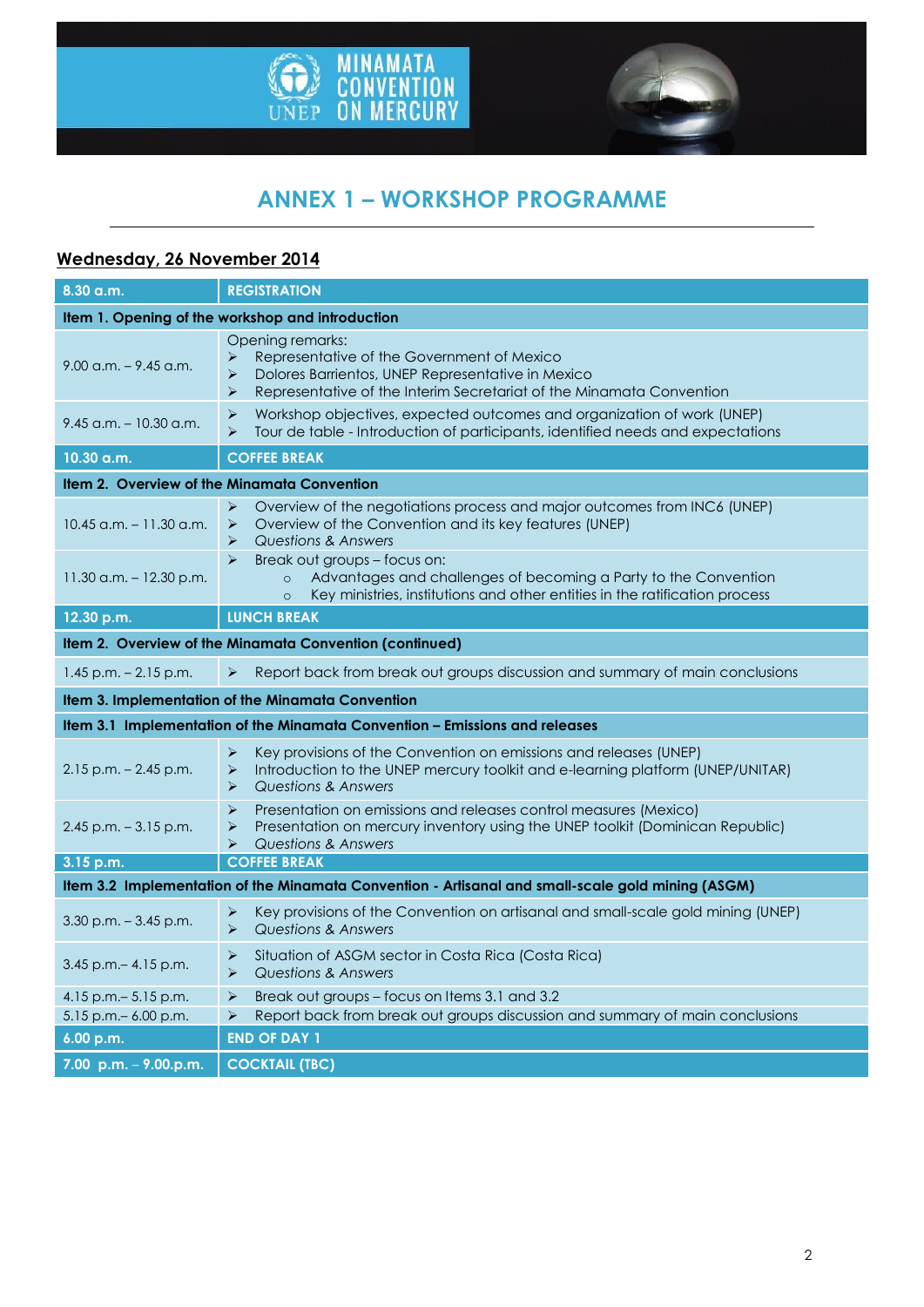



# **Thursday, 27 November 2014**

| $9.00$ a.m. $-9.15$ a.m.<br>➤<br>Recap from Day 1 discussions<br>Item 3.3 Implementation of the Minamata Convention - Supply, trade and storage<br>Key provisions of the Convention on supply, trade and storage (UNEP)<br>➤<br>$9.15$ a.m. $-9.30$ a.m.<br><b>Questions &amp; Answers</b><br>➤<br>Presentation on the mercury supply and trade in Mexico (Mexico)<br>➤<br>$9.30$ a.m. $-9.45$ a.m.<br><b>Questions &amp; Answers</b><br>⋗<br>Item 3.4 Implementation of the Minamata Convention - Waste and contaminated sites<br>Key provisions of the Convention on waste and contaminated sites (UNEP)<br>➤<br>9.45 a.m. - 10.00 a.m.<br><b>Questions &amp; Answers</b><br>➤<br>$\blacktriangleright$<br>Presentation on the identification and management of contaminated sites (Mexico)<br>Presentation on mercury waste management (Panama)<br>$10.00$ a.m. $-10.30$ a.m.<br>➤<br><b>Questions &amp; Answers</b><br>⋗<br><b>COFFEE BREAK</b><br>10.30 a.m.<br>Item 3.5 Implementation of the Minamata Convention - Products and processes<br>Key provisions of the Convention on products and processes (UNEP)<br>➤<br>$10.45$ a.m. $-11.00$ a.m.<br>Questions & Answers<br>⋗<br>Presentation on mercury phase out in the chlor-alkali sector (Cuba)<br>➤<br>Presentation on mercury products in the health sector (World Alliance for Mercury-Free<br>⋗<br>$11.00$ a.m. $-11.30$ a.m.<br>Dentistry)<br><b>Questions &amp; Answers</b><br>⋗<br>Item 3.6 Implementation of the Minamata Convention - Health aspects<br>Key provisions of the Convention on health aspects (UNEP)<br>➤<br>$11.30$ a.m. $-11.45$ a.m.<br><b>Questions &amp; Answers</b><br>➤<br>Presentation on the Minamata Convention and health issues (WHO)<br>$\blacktriangleright$<br>$11.45$ a.m. $-12.15$ a.m.<br><b>Questions &amp; Answers</b><br>➤<br>$12.15$ a.m. $-1.15$ p.m.<br>Break out groups - focus on items 3.3, 3.4, 3.5 and 3.6<br>➤<br><b>LUNCH BREAK</b><br>1.15 p.m.<br>Item 3. Implementation of the Minamata Convention (continued)<br>Report back from break out groups discussion and summary of main conclusions<br>$2.15$ p.m. $- 2.45$ p.m.<br>$\blacktriangleright$<br>Item 4 Getting ready for ratification and early implementation | $9.00$ a.m. | <b>START</b> |  |
|--------------------------------------------------------------------------------------------------------------------------------------------------------------------------------------------------------------------------------------------------------------------------------------------------------------------------------------------------------------------------------------------------------------------------------------------------------------------------------------------------------------------------------------------------------------------------------------------------------------------------------------------------------------------------------------------------------------------------------------------------------------------------------------------------------------------------------------------------------------------------------------------------------------------------------------------------------------------------------------------------------------------------------------------------------------------------------------------------------------------------------------------------------------------------------------------------------------------------------------------------------------------------------------------------------------------------------------------------------------------------------------------------------------------------------------------------------------------------------------------------------------------------------------------------------------------------------------------------------------------------------------------------------------------------------------------------------------------------------------------------------------------------------------------------------------------------------------------------------------------------------------------------------------------------------------------------------------------------------------------------------------------------------------------------------------------------------------------------------------------------------------------------------------------------------------------------------------------------------------------|-------------|--------------|--|
|                                                                                                                                                                                                                                                                                                                                                                                                                                                                                                                                                                                                                                                                                                                                                                                                                                                                                                                                                                                                                                                                                                                                                                                                                                                                                                                                                                                                                                                                                                                                                                                                                                                                                                                                                                                                                                                                                                                                                                                                                                                                                                                                                                                                                                            |             |              |  |
|                                                                                                                                                                                                                                                                                                                                                                                                                                                                                                                                                                                                                                                                                                                                                                                                                                                                                                                                                                                                                                                                                                                                                                                                                                                                                                                                                                                                                                                                                                                                                                                                                                                                                                                                                                                                                                                                                                                                                                                                                                                                                                                                                                                                                                            |             |              |  |
|                                                                                                                                                                                                                                                                                                                                                                                                                                                                                                                                                                                                                                                                                                                                                                                                                                                                                                                                                                                                                                                                                                                                                                                                                                                                                                                                                                                                                                                                                                                                                                                                                                                                                                                                                                                                                                                                                                                                                                                                                                                                                                                                                                                                                                            |             |              |  |
|                                                                                                                                                                                                                                                                                                                                                                                                                                                                                                                                                                                                                                                                                                                                                                                                                                                                                                                                                                                                                                                                                                                                                                                                                                                                                                                                                                                                                                                                                                                                                                                                                                                                                                                                                                                                                                                                                                                                                                                                                                                                                                                                                                                                                                            |             |              |  |
|                                                                                                                                                                                                                                                                                                                                                                                                                                                                                                                                                                                                                                                                                                                                                                                                                                                                                                                                                                                                                                                                                                                                                                                                                                                                                                                                                                                                                                                                                                                                                                                                                                                                                                                                                                                                                                                                                                                                                                                                                                                                                                                                                                                                                                            |             |              |  |
|                                                                                                                                                                                                                                                                                                                                                                                                                                                                                                                                                                                                                                                                                                                                                                                                                                                                                                                                                                                                                                                                                                                                                                                                                                                                                                                                                                                                                                                                                                                                                                                                                                                                                                                                                                                                                                                                                                                                                                                                                                                                                                                                                                                                                                            |             |              |  |
|                                                                                                                                                                                                                                                                                                                                                                                                                                                                                                                                                                                                                                                                                                                                                                                                                                                                                                                                                                                                                                                                                                                                                                                                                                                                                                                                                                                                                                                                                                                                                                                                                                                                                                                                                                                                                                                                                                                                                                                                                                                                                                                                                                                                                                            |             |              |  |
|                                                                                                                                                                                                                                                                                                                                                                                                                                                                                                                                                                                                                                                                                                                                                                                                                                                                                                                                                                                                                                                                                                                                                                                                                                                                                                                                                                                                                                                                                                                                                                                                                                                                                                                                                                                                                                                                                                                                                                                                                                                                                                                                                                                                                                            |             |              |  |
|                                                                                                                                                                                                                                                                                                                                                                                                                                                                                                                                                                                                                                                                                                                                                                                                                                                                                                                                                                                                                                                                                                                                                                                                                                                                                                                                                                                                                                                                                                                                                                                                                                                                                                                                                                                                                                                                                                                                                                                                                                                                                                                                                                                                                                            |             |              |  |
|                                                                                                                                                                                                                                                                                                                                                                                                                                                                                                                                                                                                                                                                                                                                                                                                                                                                                                                                                                                                                                                                                                                                                                                                                                                                                                                                                                                                                                                                                                                                                                                                                                                                                                                                                                                                                                                                                                                                                                                                                                                                                                                                                                                                                                            |             |              |  |
|                                                                                                                                                                                                                                                                                                                                                                                                                                                                                                                                                                                                                                                                                                                                                                                                                                                                                                                                                                                                                                                                                                                                                                                                                                                                                                                                                                                                                                                                                                                                                                                                                                                                                                                                                                                                                                                                                                                                                                                                                                                                                                                                                                                                                                            |             |              |  |
|                                                                                                                                                                                                                                                                                                                                                                                                                                                                                                                                                                                                                                                                                                                                                                                                                                                                                                                                                                                                                                                                                                                                                                                                                                                                                                                                                                                                                                                                                                                                                                                                                                                                                                                                                                                                                                                                                                                                                                                                                                                                                                                                                                                                                                            |             |              |  |
|                                                                                                                                                                                                                                                                                                                                                                                                                                                                                                                                                                                                                                                                                                                                                                                                                                                                                                                                                                                                                                                                                                                                                                                                                                                                                                                                                                                                                                                                                                                                                                                                                                                                                                                                                                                                                                                                                                                                                                                                                                                                                                                                                                                                                                            |             |              |  |
|                                                                                                                                                                                                                                                                                                                                                                                                                                                                                                                                                                                                                                                                                                                                                                                                                                                                                                                                                                                                                                                                                                                                                                                                                                                                                                                                                                                                                                                                                                                                                                                                                                                                                                                                                                                                                                                                                                                                                                                                                                                                                                                                                                                                                                            |             |              |  |
|                                                                                                                                                                                                                                                                                                                                                                                                                                                                                                                                                                                                                                                                                                                                                                                                                                                                                                                                                                                                                                                                                                                                                                                                                                                                                                                                                                                                                                                                                                                                                                                                                                                                                                                                                                                                                                                                                                                                                                                                                                                                                                                                                                                                                                            |             |              |  |
|                                                                                                                                                                                                                                                                                                                                                                                                                                                                                                                                                                                                                                                                                                                                                                                                                                                                                                                                                                                                                                                                                                                                                                                                                                                                                                                                                                                                                                                                                                                                                                                                                                                                                                                                                                                                                                                                                                                                                                                                                                                                                                                                                                                                                                            |             |              |  |
|                                                                                                                                                                                                                                                                                                                                                                                                                                                                                                                                                                                                                                                                                                                                                                                                                                                                                                                                                                                                                                                                                                                                                                                                                                                                                                                                                                                                                                                                                                                                                                                                                                                                                                                                                                                                                                                                                                                                                                                                                                                                                                                                                                                                                                            |             |              |  |
|                                                                                                                                                                                                                                                                                                                                                                                                                                                                                                                                                                                                                                                                                                                                                                                                                                                                                                                                                                                                                                                                                                                                                                                                                                                                                                                                                                                                                                                                                                                                                                                                                                                                                                                                                                                                                                                                                                                                                                                                                                                                                                                                                                                                                                            |             |              |  |
|                                                                                                                                                                                                                                                                                                                                                                                                                                                                                                                                                                                                                                                                                                                                                                                                                                                                                                                                                                                                                                                                                                                                                                                                                                                                                                                                                                                                                                                                                                                                                                                                                                                                                                                                                                                                                                                                                                                                                                                                                                                                                                                                                                                                                                            |             |              |  |
| Steps and technical modalities to follow for the deposit of the instrument of signature<br>➤<br>and ratification (UNEP)<br>Lessons learned from the ratification of the Basel, Stockholm and Rotterdam<br>➤<br>2.45 p.m. - 3.45 p.m.<br>Conventions (BRS Secretariat)<br>$\blacktriangleright$<br>Presentation on preparations for ratification of the Minamata Convention (Nicaragua)<br><b>Questions &amp; Answers</b><br>⋗                                                                                                                                                                                                                                                                                                                                                                                                                                                                                                                                                                                                                                                                                                                                                                                                                                                                                                                                                                                                                                                                                                                                                                                                                                                                                                                                                                                                                                                                                                                                                                                                                                                                                                                                                                                                              |             |              |  |
| ⋗<br>Presentation on stakeholders involvement in consultative processes (IPEN)<br>Presentation on communication tools used to address the general public and<br>➤<br>$3.45$ p.m. $-4.30$ p.m.<br>particular audiences (ZMWG)<br><b>Questions &amp; Answers</b><br>➤                                                                                                                                                                                                                                                                                                                                                                                                                                                                                                                                                                                                                                                                                                                                                                                                                                                                                                                                                                                                                                                                                                                                                                                                                                                                                                                                                                                                                                                                                                                                                                                                                                                                                                                                                                                                                                                                                                                                                                        |             |              |  |
| <b>COFFEE BREAK</b><br>4.30 p.m.                                                                                                                                                                                                                                                                                                                                                                                                                                                                                                                                                                                                                                                                                                                                                                                                                                                                                                                                                                                                                                                                                                                                                                                                                                                                                                                                                                                                                                                                                                                                                                                                                                                                                                                                                                                                                                                                                                                                                                                                                                                                                                                                                                                                           |             |              |  |
| Break out groups - focus on:<br>➤<br>Discussion on the key steps and priorities for the ratification and early<br>$\circ$<br>implementation of the Convention<br>$5.00$ p.m. $-6.00$ p.m.<br>Development by each country of its draft national roadmap for the ratification<br>$\circ$<br>and early implementation of the Convention                                                                                                                                                                                                                                                                                                                                                                                                                                                                                                                                                                                                                                                                                                                                                                                                                                                                                                                                                                                                                                                                                                                                                                                                                                                                                                                                                                                                                                                                                                                                                                                                                                                                                                                                                                                                                                                                                                       |             |              |  |
| <b>END OF DAY 2</b><br>6.00 p.m.                                                                                                                                                                                                                                                                                                                                                                                                                                                                                                                                                                                                                                                                                                                                                                                                                                                                                                                                                                                                                                                                                                                                                                                                                                                                                                                                                                                                                                                                                                                                                                                                                                                                                                                                                                                                                                                                                                                                                                                                                                                                                                                                                                                                           |             |              |  |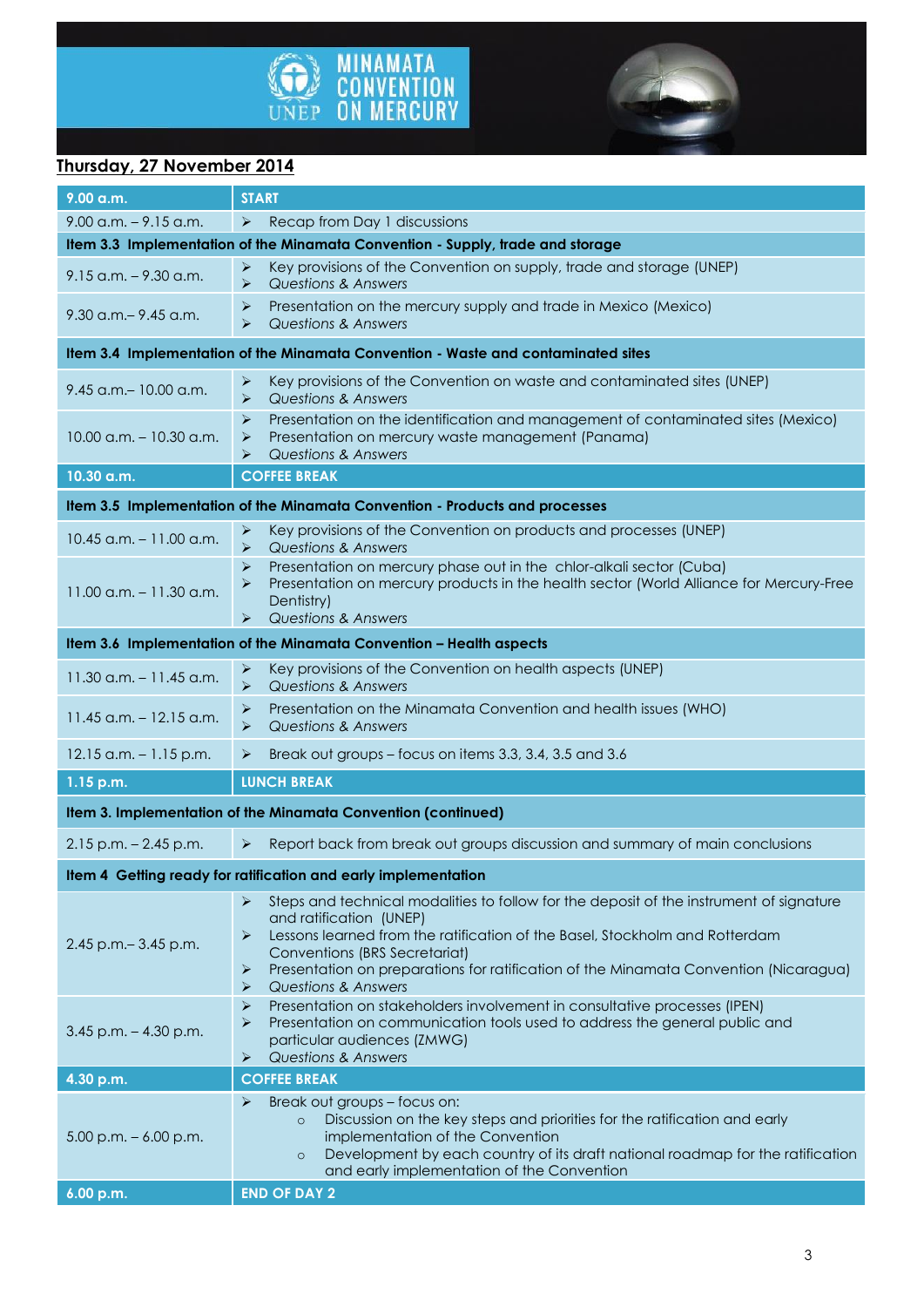



# **Friday 28 November 2014**

| 8.30 a.m.                                                              | <b>START</b>                                                                                                                                                                                                                                                                                                                              |  |
|------------------------------------------------------------------------|-------------------------------------------------------------------------------------------------------------------------------------------------------------------------------------------------------------------------------------------------------------------------------------------------------------------------------------------|--|
| Item 5. Mobilizing resources for the implementation                    |                                                                                                                                                                                                                                                                                                                                           |  |
| $8.30$ a.m. $-10.30$ a.m.                                              | Provision of the Minamata Convention on financial and technical support (UNEP)<br>⋗<br>Presentation on GEF support in the interim period (GEF Secretariat)<br>⋗<br>Presentation on regional activities relating to mercury (UNEP ROLAC)<br>⋗<br>Interventions by other stakeholders on available support<br>➤<br>Questions & Answers<br>⋗ |  |
| 10.30 a.m.                                                             | <b>COFFEE BREAK</b>                                                                                                                                                                                                                                                                                                                       |  |
| $10.45$ a.m. $- 12.30$ p.m.                                            | Break out groups continued - focus on draft national roadmap<br>➤                                                                                                                                                                                                                                                                         |  |
| 12.30 p.m.                                                             | <b>LUNCH BREAK</b>                                                                                                                                                                                                                                                                                                                        |  |
| Item 6. Draft national roadmaps prepared by each participating country |                                                                                                                                                                                                                                                                                                                                           |  |
| $1.30$ p.m. $- 4.30$ p.m.                                              | Presentation by each country of its draft national roadmap<br>➤<br>Questions & Answers<br>$\triangleright$                                                                                                                                                                                                                                |  |
| 4.30 p.m.                                                              | <b>COFFEE BREAK</b>                                                                                                                                                                                                                                                                                                                       |  |
| Item 7. Opportunities for information exchange and cooperation         |                                                                                                                                                                                                                                                                                                                                           |  |
| 4.45 p.m. $-5.15$ p.m.                                                 | Tour de table on opportunities for future needs and cooperation<br>⋗<br>Questions & Answers<br>$\triangleright$                                                                                                                                                                                                                           |  |
| Item 8. Closure of the workshop                                        |                                                                                                                                                                                                                                                                                                                                           |  |
| $5.15$ p.m. $-6.00$ p.m.                                               | Evaluation of the workshop<br>➤<br><b>Final remarks</b><br>$\blacktriangleright$                                                                                                                                                                                                                                                          |  |
| 6.00 p.m.                                                              | <b>END OF THE WORKSHOP</b>                                                                                                                                                                                                                                                                                                                |  |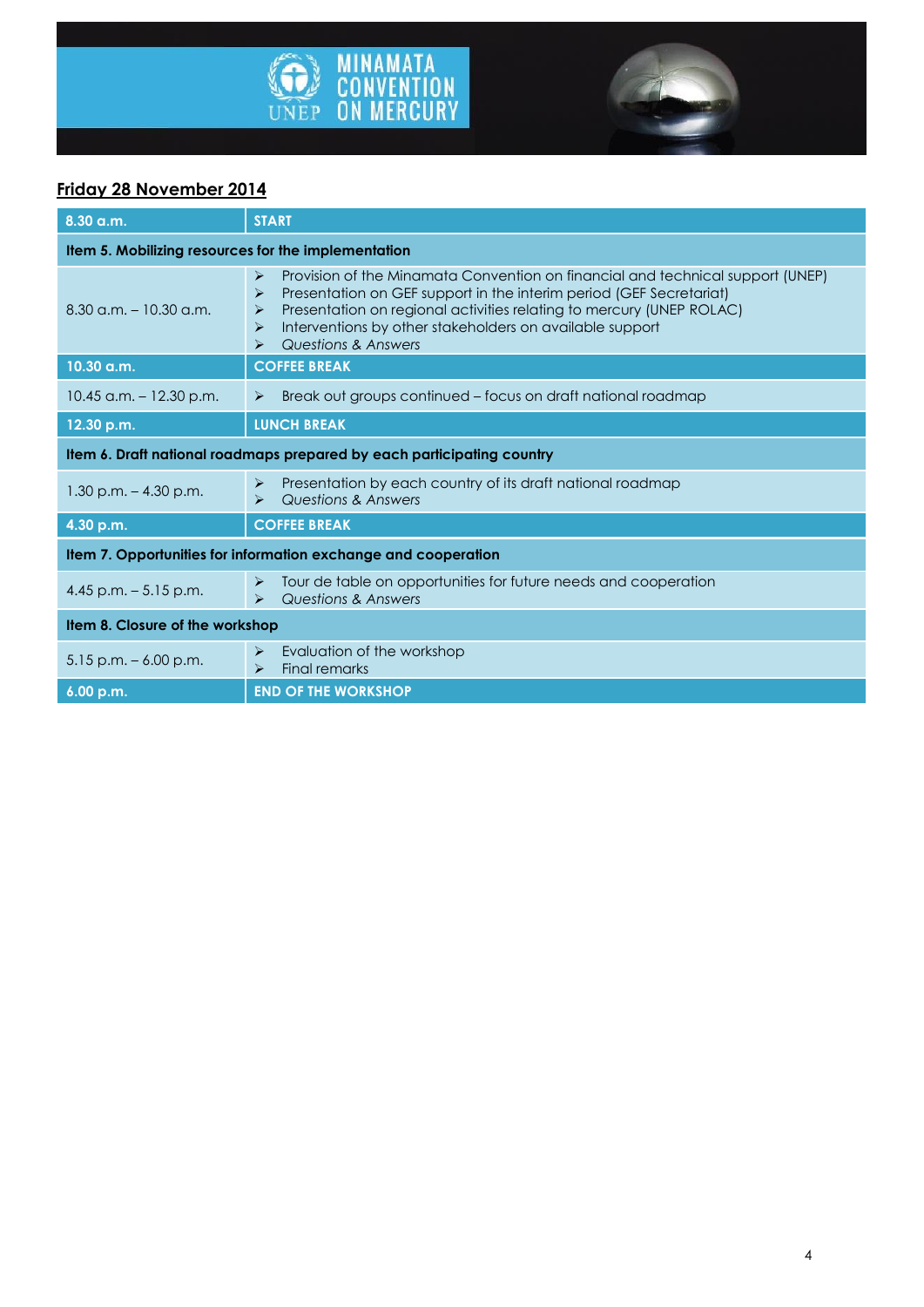



# **ANNEX 2 – LIST OF PARTICIPANTS**

SUB-REGIONAL WORKSHOP FOR CENTRAL AMERICAN COUNTRIES IN SUPPORT FOR THE RATIFICATION AND EARLY IMPLEMENTATION OF THE MINAMATA CONVENTION ON MERCURY – 26 TO 28 NOVEMBER 2014 – MEXICO CITY, MEXICO

# **GOVERNMENTS**

## **BELIZE**

Mr. Martin Alegria Chief Environmental Officer Department of the Environment Ministry of Forestry, Fisheries and Sustainable Development Ground Floor, Old Lands Building, Market Square Belmopan, Belize Tel: (501) 822 2819 Fax: (501) 822 2860 **Email**[: envirodept@btl.net](mailto:envirodept@btl.net)

Mr. Aldo Cansino Environmental Officer Department of the Environment Ministry of Forestry, Fisheries and Sustainable Development Ground Floor, Old Lands Building, Market Square Belmopan, Belize Tel: (501) 822 2819 Fax: (501) 822 2860 **Email**[: envirodept@btl.net;](mailto:envirodept@btl.net) [doe.projects@ffsd.gov.bz](mailto:doe.projects@ffsd.gov.bz)

## **COSTA RICA**

Ms. María del Mar Solano Trejos Encargada de Gestión de Sustancias Químicas Dirección de Gestión de Calidad Ambiental Ministerio de Ambiente y Energía Plaza Víquez, San José, Calle 9 bis, Avenida 18 10101 San José, Costa Rica Tel: (506) 22 57 18 39 Fax: (506) 22 58 28 20 **Email**[: msolano@minae.go.cr](mailto:msolano@minae.go.cr)

Mr. Mario Alberto Gómez Venegas Coordinador Regional – Control Minero Región Chorotega y Paleco Dirección de Geología y Minas Ministerio de Ambiente y Energía 350 m de KFC Plaza del Sol, Curridabat San José, Costa Rica Tel: (506) 2234 9697 Fax: (506) 2234 0254 **Email**[: fagocha@gmail.com](mailto:fagocha@gmail.com)

## **CUBA**

Mr. Yoanis Vera Olmo Director de la Unidad de Ciencia y Medio Ambiente Unidad de Ciencia y Medio Ambiente Delegación Provincial del CITMA Villa Clara Candelaria #6 entre Cuba y Colón 50100 Santa Clara, Cuba Tel: (537) 53 42 202188 **Email**: [ctecnologia@dcitma.vcl.cu](mailto:ctecnologia@dcitma.vcl.cu)

Ms. Martha María Senti Darias Especialista Dirección de Medio Ambiente Ministerio de Ciencia, Tecnología y Medio Ambiente Calle Línea No 8 N y O, Vedado, Plaza Revolución 10400 La Habana, Cuba Tel: (537) 8355566 ext 131 Fax: (537) 8668054 **Email**: [senti@citma.cu](mailto:senti@citma.cu)

## **DOMINICAN REPUBLIC**

Ms. Elsa Ferreras Santana Encargada Departamento de Gestión de Sustancias Químicas Ministerio de Medio Ambiente y Recursos Naturales Ave. Cayetano Germosen Esq. Ave Luperon 02 487 Santo Domingo, Dominican Republic Tel: (809) 567 4300 ext: 6230 **Email**: [Elsa.ferreras@ambiente.gob.do](mailto:Elsa.ferreras@ambiente.gob.do)

Ms. Ana Mendoza Abreu Analista de Gestión Ambiental, Coord. del Convenio de Minamata Departamento de Gestión de Sustancias Químicas Ministerio de Medio Ambiente y Recursos **Naturales** Ave. Cayetano Germosen Esq. Ave Luperon 02 487 Santo Domingo, Dominican Republic Tel: (809) 567 4300 ext. 6230 **Email**: [ana.mendoza@ambiente.gob.do](mailto:ana.mendoza@ambiente.gob.do)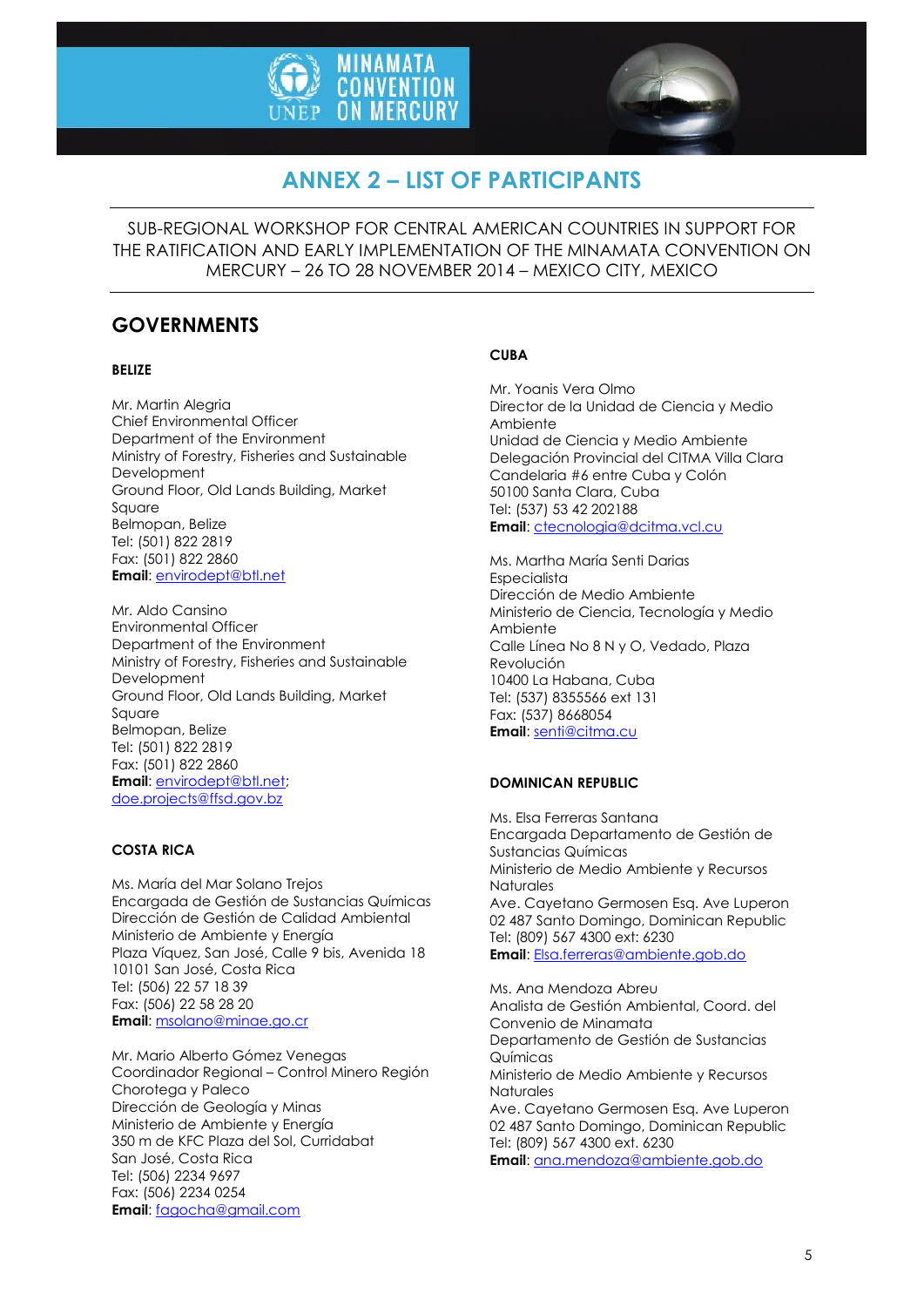



# **EL SALVADOR**

Ms. Julia Maria Pérez Mena Técnico en Manejo Integral de Desechos Peligrosos Dirección General de Saneamiento Ambiental Ministerio de Medio Ambiente y Recursos Naturales (MARN) Intersección Avenida Los Espliegos y Calle Los Bambúes, Casa N° 14, Colonia San Francisco San Salvador, El Salvador Tel: (503) 21329961 **Email**[: jmperez@marn.gob.sv](mailto:jmperez@marn.gob.sv)

#### **GUATEMALA**

Mr. César Vinicio Montero Suárez Viceministro de Recursos Naturales Viceministerio de Recursos Naturales Ministerio de Ambiente y Recursos Naturales 20 Calle 28-58, Zona 10 01 010 Guatemala, Guatemala Tel: (502) 2423 0505 Fax: (502) 2423 0500 EXT. 1023 **Email**[: acampos@marn.gob.gt](mailto:acampos@marn.gob.gt)

Mr. Fausto Cano Coordinator/Punto Focal SAICM Productos Quimicos Ministerio de Ambiente y Recursos Naturales 20 Calle 28-58, Zona 10 01 010 Guatemala, Guatemala Tel: (502) 2423 0500 Fax: (502) 2423 05000 Email: [faustocano@gmail.com](mailto:faustocano@gmail.com)

#### **MEXICO**

Mr. Luis Eduardo De Ávila Rueda Director General de Gestión Integral de Materiales y Actividades Riesgosas Subsecretaria de Gestión para la Protección Ambiental Secretaría de Medio Ambiente y Recursos **Naturales** Av. Revolución No. 1425 Col. Tlacopac, San Angel, Delg. Álvaro Obregón 01 040 México, D.F., Mexico Tel: (52) 555 624 3562

Mr. José Luis Lee Moreno Coordinador Regional Servicio Geológico Mexicano Blvd. Felipe Angeles k.m. 93.50-4, Col. Venta Prieta C.P. 42080 Pachuca, Hidalgo, Mexico Tel: 01 (771) 71 14266 Ext. 1469 **Email**[: auageol@gmail.com](mailto:auageol@gmail.com)

Mr. Ives Enrique Gómez Salas Director para la Agenda Gris Unidad Coordinadora de Asuntos Internacionales Secretaría de Medio Ambiente y Recursos Naturales Blvd. Adolfo Ruiz Cortines 4209, Colonia Jardines en la Montaña, Delegación Tlalpan 14210 México, D.F., Mexico Tel: (52) 555 628 0600 ext. 12208 **Email**: [ives.gomez@semarnat.gob.mx](mailto:ives.gomez@semarnat.gob.mx)

Ms. Maria Rojas Subdirectora de Asuntos Multilaterales para la Agenda Gris Unidad Coordinadora de Asuntos Internacionales Secretaría de Medio Ambiente y Recursos Naturales Blvd. Adolfo Ruiz Cortines 4209, Colonia Jardines en la Montaña, Del. Tlalpan 14210 México, D.F., Mexico Tel: (52) 555 628 0600 ext. 12208 **Email**: [maria.rojas@semarnat.gob.mx](mailto:maria.rojas@semarnat.gob.mx)

Mr. Gustavo Medina Marín Subdirector de Regulación Directa de Energía Dirección General de Gestión de la Calidad del Aire y RETC Secretaría de Medio Ambiente y Recursos Naturales Av. Revolución No. 1425 Piso 34, Colonia Tlacopac San Ángel, C.P. 01040 Delegación Álvaro Obregón México, D.F., México Tel: (52) 55 5624 3622 **Email**: [gustavo.medina@semarnat.gob.mx](mailto:gustavo.medina@semarnat.gob.mx)

Mr. Arturo Gavilán García Director de Investigación sobre Sustancias Químicas y Riesgos Ecotoxicológicos Dirección de Investigación para el Manejo Sustentable de Sustancias Químicas Instituto Nacional de Ecología y Cambio Climático Periférico 5000, Col. Insurgentes Cuicuilco, Delegación Coyoacán 04 530 Mexico, D.F., Mexico Tel: (52) 555 424 6400 ext 1319 **Email**: [arturo.gavilan@inecc.gob.mx](mailto:arturo.gavilan@inecc.gob.mx)

Ms. Martha Ramírez Jefe de Departamento de Evaluación de Tecnologías para el Tratamiento Sustentable de los Residuos Instituto Nacional de Ecología y Cambio Climático Periférico 5000, Col. Insurgentes Cuicuilco, Delegación Coyoacán 04 530 Mexico, D.F., Mexico Tel: (52) 555 424 6400 ext 13312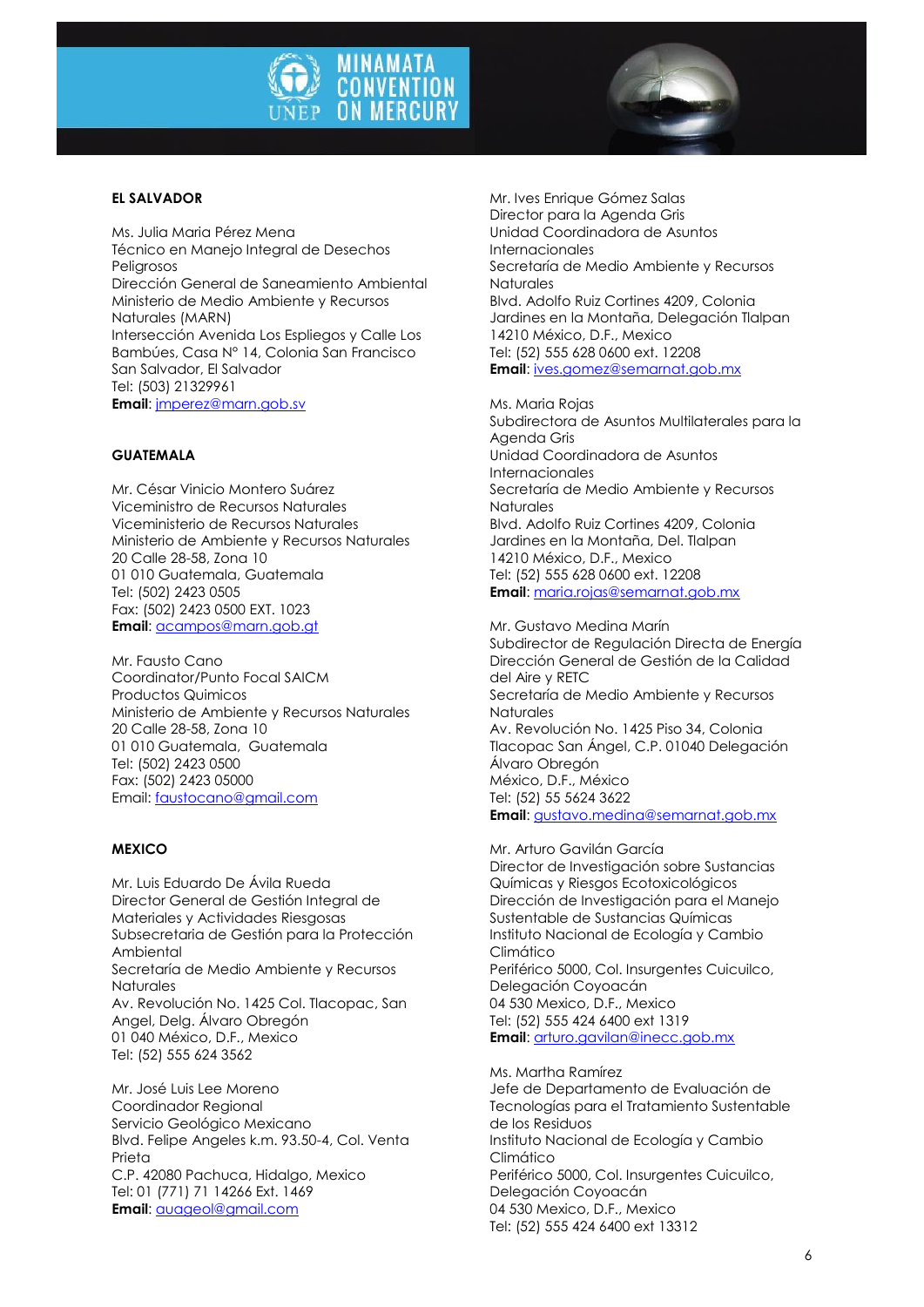

#### **Email**[: martha.ramirez@inecc.gob.mx](mailto:martha.ramirez@inecc.gob.mx)

Mr. Felipe de Jesús Olmedo Octaviano Director Dirección General de Inspección Ambiental en Puertos, Aeropuertos y Fronteras Procuraduría Federal de Protección al Ambiente Camino al Ajusco No. 200, 4° piso, Col. Jardines en la Montaña; Tlalpan 14210 México, D.F., Mexico Tel: (52) 555 449 6318 **Email**[: folmedo@profepa.gob.mx](mailto:folmedo@profepa.gob.mx)

Ms. Rosa María Tremari Trueba Coordinadora de Geología Medica Coordinación Regional Servicio Geológico Mexicano Blvd. Felipe Angeles k.m. 93.50-4, Col. Venta Prieta C.P. 42080, Pachuca, Hidalgo, Mexico Tel: 01 (771) 71 14266 Ext. 1469 **Email**[: rmtremari@yahoo.com](mailto:rmtremari@yahoo.com)

Mr. Santos Roberto Hernández López Subdirector de Medio Ambiente Dirección General Para Temas Globales Secretaría de Relaciones Exteriores Plaza Juárez Núm. 20, Col. Centro, Delegación Cuauhtémoc. 06 010 Distrito Federal, Mexico Tel: (5255) 3686 5100 EXT. 7242 **Email**[: shernandez@sre.gob.mx](mailto:shernandez@sre.gob.mx)

Ms. Silvia Victoria Ramírez Gerente de Rutas de Exposición Comisión de Evidencia y Manejo de Riesgos Comisión Federal para la Protección contra Riesgos Sanitarios, Secretaría de Salud Oklahoma No. 14, Colonia Nápoles, Delegación Benito Juárez 03 810 México, D.F. México Tel: (52) 555 080 5200 Ext. 1496 **Email**[: svictoria@cofepris.gob.mx](mailto:svictoria@cofepris.gob.mx)

Ms. Norma Arisbeth Popoca Méndez Jefe Disciplina Departamento Control Ambiental Comisión Federal de Electricidad Av. Don Manuelito No. 11 01 780 México, D.F., Mexico Tel: (52) 555 490 4000 **Email**: norma.popoca@cfe.gob.mx

#### **NICARAGUA**

Mr. Ulises Antonio Narvaez Vargas Presidente de la Comisión de Sustancias Toxicas Comisión de Registro/Oficina de Presidencia Secretaría de la Presidencia



Avenida Simon Bolivar, Edificion de la Sepres, C.P. 2378 505 Managua, Nicaragua Tel: (505) 2228 20003 **Email**: [unarvaez@sepres.gob.ni](mailto:unarvaez@sepres.gob.ni)

#### **PANAMA**

Mr. Franklin Garrido Jefe Departamento de Saneamiento Ambiental Ministerio de Salud Calle Paseo Gorgas, Ancón, Edificio 237 507 Panamá, Panamá Tel: (507) 512 9131 Fax: (507) 512 9353 **Email**: [fgarrido@minsa.gob.pa](mailto:fgarrido@minsa.gob.pa)

Mr. Olmedo Perez Químico Laboratorio de Calidad Ambiental Autoridad Nacional del Ambiente Altos de Curundú, Edif. 502 507 Panamá, Panamá Tel: (507) 500 0909 Email[: operez@anam.gob.pa](mailto:operez@anam.gob.pa)

#### **VENEZUELA**

Ms. Genoveva Campos Segundo Secretario Oficina de Asuntos Multilaterales y de Integración-OAMI Ministerio del Poder Popular para Relaciones Exteriores Conde a Carmelitas, Torre MRE- Piso 5 1010 Caracas, Venezuela Tel: (582) 1280 64364 Fax: (582) 1280 64306 **Email**: [genovevacamposmre@gmail.com](mailto:genovevacamposmre@gmail.com)

# **INTERGOVERNMENTAL ORGANIZATIONS**

#### **BASEL CONVENTION REGIONAL CENTRE FOR CENTRAL AMERICA AND MEXICO (BCRC-CAM)**

Ms. Flor de Maria Alfaro Technical Advisor Final Blvd Cancilleria, Edificio SICA, Distrito El Espino, Ciudad Merliot Antiguo Cuscatlan, El Salvador Tel: (503) 7345 3758 **Email**: [Fdmpa2005@yahoo.com](mailto:Fdmpa2005@yahoo.com)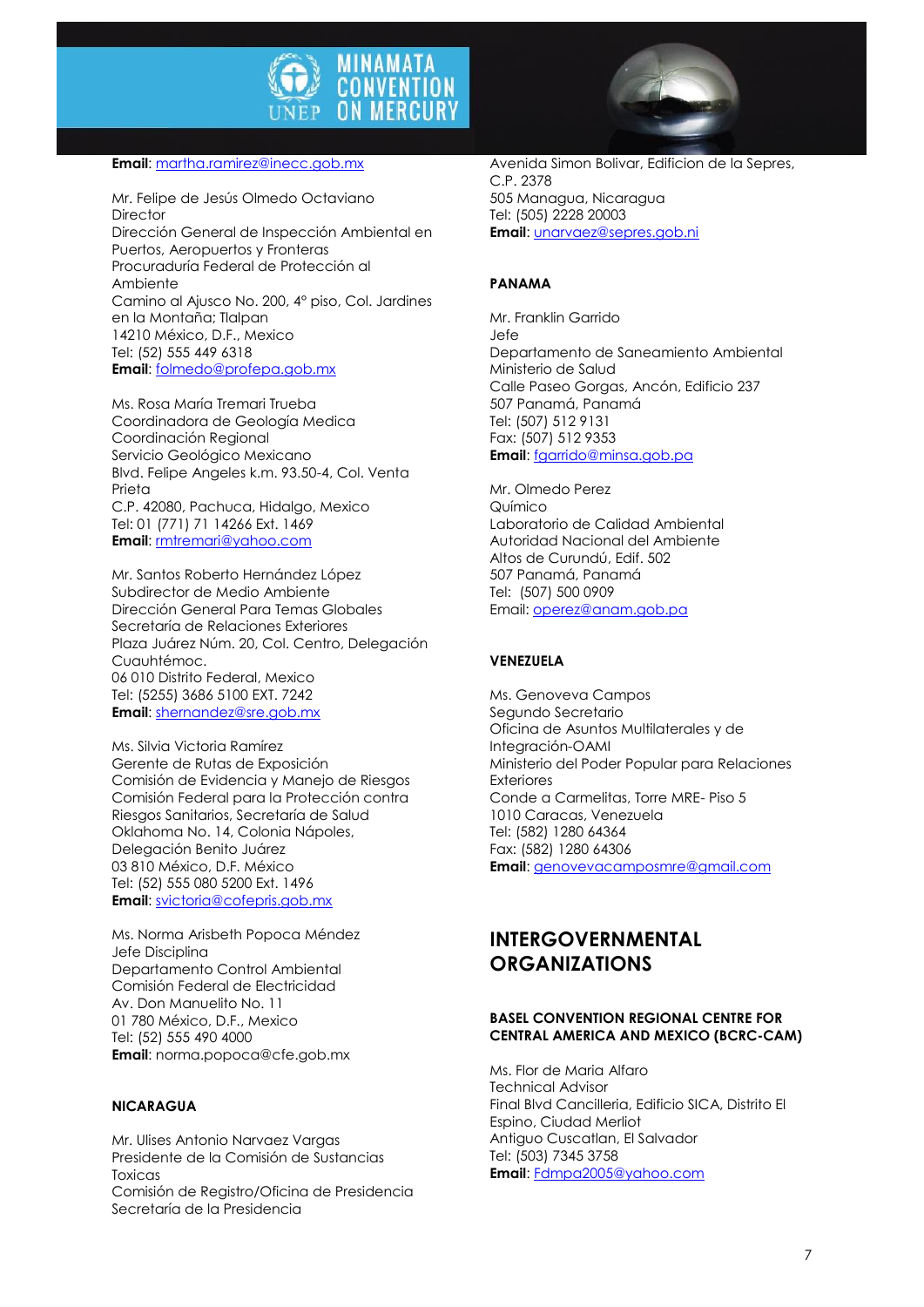

## **PAN AMERICAN HEALTH ORGANIZATION (PAHO)/WHO**

Ms. Ana Boischio Regional advisor in toxicology Sustainable Development and Health Equity 525 23rd Street NW 20037 Washington DC, USA Tel: 1 202 9743577 **E-mail**: [boischioa@paho.org](mailto:boischioa@paho.org)

### **STOCKHOLM CONVENTION REGIONAL CENTRE IN PANAMA / CIIMET**

Mr. Augusto Manuel Mendoza Herrera Ingeniero Industrial Centro de Información e Investigación de Medicamentos y Tóxicos "CIIMET" Panama City, Panama Tel: (507) 394 4397 **Email:** [aumendoza16@yahoo.com](mailto:aumendoza16@yahoo.com)

#### **UNITED NATIONS INDUSTRIAL DEVELOPMENT ORGANIZATION (UNIDO)**

Ms. Maria Gaviota Velasco National Expert Regional Office Puente de Tecamachalco No. 6, Edificio Anexo, Lomas de Tecamachalco 53950 Naucalpan de Juárez, Mexico Tel: (52) 55 52 01 65 86 **Email**[: g.velasco@unido.org](mailto:g.velasco@unido.org)

Mr. Rámon Jimenez Intern, Expert in mercury environmental pollution Prolongación Uxmal 879 int 404 Col. Santa Cruz Atoyac, 03 310 México D.F., Mexico Tel: +52 (55) 3648 9305 **Email:** rmdinho@hotmail.com

## **UNITED NATIONS DEVELOPMENT PROGRAMME (UNDP)**

Mr. Carlos Andrés Hernández Programme Analyst Montreal Protocol Unit/Chemicals Casa de las Naciones Unidas Panamá Edificio 129, Ciudad del Saber, Clayton Panama City, Panama Tel: +(507)-3024574 **Email**: Carlosandres.hernandez@undp.org

## **UNITED NATIONS ENVIRONMENT PROGRAMME (UNEP)**

Ms. Dolores Barrientos

Representative UNEP-ROLAC Mexico Office Montes Urales No. 440, Piso 2. Col. Lomas de Chapultepec. 11000 Mexico DF, Mexico Tel: +52 (55) 4000 9875 **E-mail**: dolores.barrientos@unep.org

Mr. Jordi Pon **Consultant** Chemicals and Waste, UNEP ROLAC Clayton, Ciudad del Saber - Avenida Morse, Edificio 103, Corregimiento de Ancón Ciudad de Panamá, Panama Tel: (507) 305-3109 **E-mail**: [rolac.chemicals@pnuma.org](mailto:rolac.chemicals@pnuma.org)

Ms. Alejandra Turnbull Assistant UNEP-ROLAC Mexico Office Montes Urales No. 440, Piso 2. Col. Lomas de Chapultepec. 11000 Mexico DF, Mexico Tel: +52 (55) 4000 9875 **E-mail**: [alejandra.turnbull@unep-rolac.org](mailto:alejandra.turnbull@unep-rolac.org)

Ms. Lisette Borja Martínez UNEP-ROLAC Mexico Office Montes Urales No. 440, Piso 2 Col. Lomas de Chapultepec C.P. 11,000 México D.F. Tel: +52 (55) 4000 9875 Fax: + 52 (55) 6116 9135 **Email**: [l.borjamtz.unepmx@gmail.com](mailto:l.borjamtz.unepmx@gmail.com)

# **NON GOVERNMENTAL ORGANIZATIONS**

## **ASOCIACIÓN MEXICANA DE INGENIERÍA, CIENCIA Y GESTIÓN AMBIENTAL (AMICA, A.C)**

Mr. Gustavo Solorzano Director de Residuos y Sustancias Tóxicas Consejo Directivo Augusto Rodin 366PH5, Del. Benito Juarez 03 740 México, D.F., Mexico Tel: (52) 55 6718 5400 Email[: gsolorza@gmail.com](mailto:gsolorza@gmail.com)

#### **BIODIVERSITY RESEARCH INSTITUTE**

Mr. Buck David **Director** BRI - Tropical Program 276 Canco Rd 04 103 Portland, ME, USA Tel: (1) 207 839 7600 Fax: (1) 207 887 7164 Email[: david.buck@briloon.org](mailto:david.buck@briloon.org)